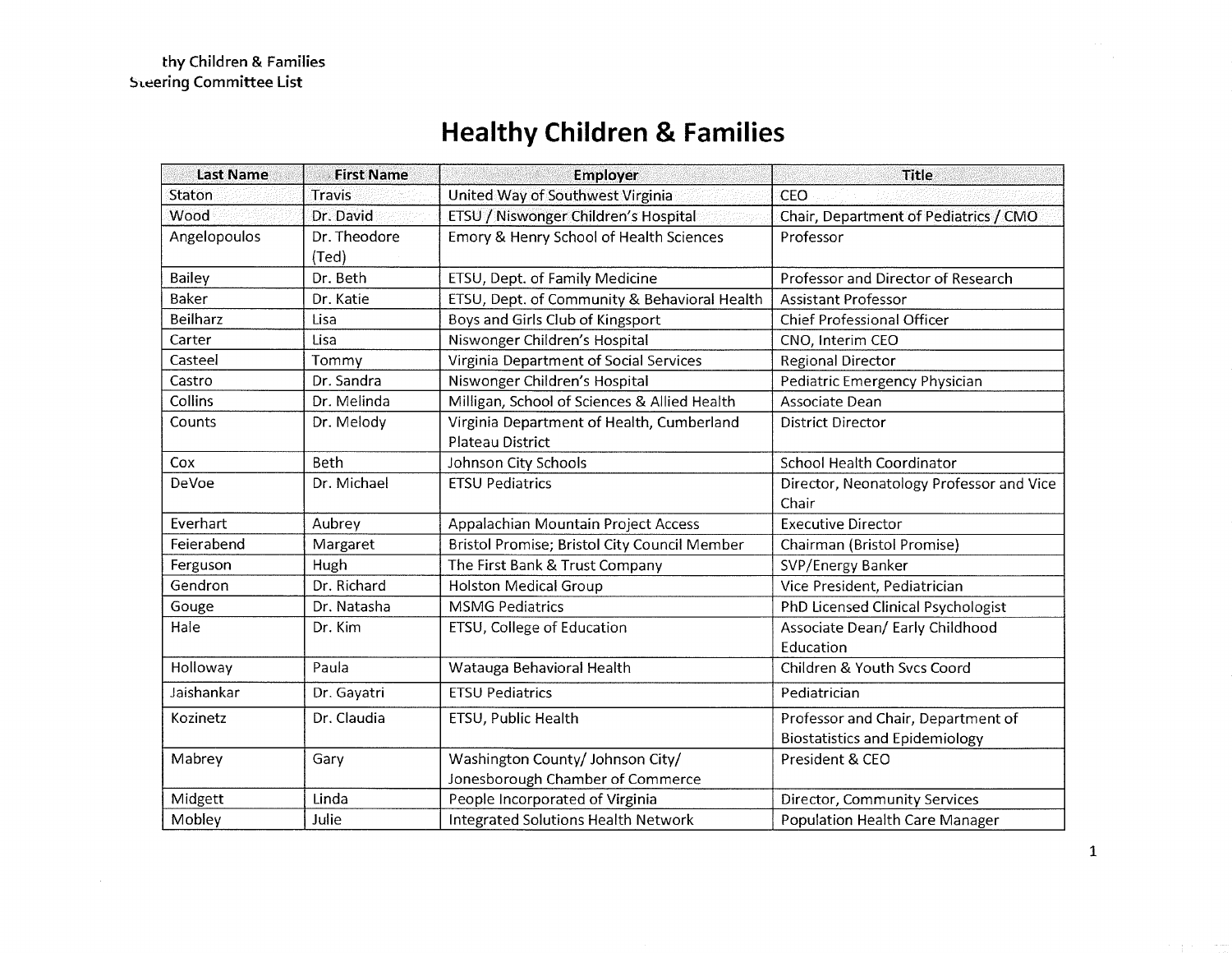#### **thy Children & Families**  ~>L.:ering **Committee List**

| Montgomery        | Paul         | <b>Northeast State</b>                       | VP, Access & Development                       |
|-------------------|--------------|----------------------------------------------|------------------------------------------------|
| Myers             | Dr. Pam      | <b>Highlands Pediatrics</b>                  | Pediatrician                                   |
| Perkins           | James        | Wellmont/Healthways                          | System Director Wellmont Diabetes              |
|                   |              |                                              | <b>Treatment Centers</b>                       |
| Perry             | Tim          | <b>Frontier Health</b>                       | Director, Children's Outpatient Services       |
| Pillion           | Dr. Todd     | <b>Bristol Pediatric Dentistry</b>           | <b>Pediatric Dentist</b>                       |
| Polaha            | Dr. Jodi     | <b>ETSU</b>                                  | Associate Professor Family Medicine            |
| Powers            | Catherine    | <b>ETSU</b>                                  | Professor of Nursing                           |
| Ratliff           | Dr. Brian C. | Washington County Virginia Schools           | Superintendent of Schools                      |
| Rhinehart         | <b>Beth</b>  | <b>Bristol Chamber of Commerce</b>           | President / CEO                                |
| Robinson          | Haydee       | Dickenson County Schools                     | Superintendent                                 |
| Robinson          | Dr. Mike     | Smyth County Virginia Schools                | Superintendent of Schools                      |
| Skinner           | Glen "Skip"  | LENOWISCO Planning District Commission       | <b>Executive Director</b>                      |
| Smith             | Dr. Michael  | ETSU, Dept. of Social Work                   | Department Chair                               |
| Stephens          | Stephanie    | Appalachian Association for the Education of | President                                      |
|                   |              | Young Children                               |                                                |
| Stroud            | Ellen        |                                              |                                                |
| Teague            | Donna        | Johnson County Community Hospital            | <b>LPN</b>                                     |
| Terry             | Kathlyn      | Appalachian Sustainable Development          | <b>Executive Director</b>                      |
| Tipton            | Lisa         | <b>Families Free</b>                         | <b>Executive Director</b>                      |
| Thomas            | Cynthia      | TN Department of Health                      | <b>Assistant Medical Director</b>              |
| <b>Tweed Hill</b> | Judy         | Alpha Natural Resources                      | VP of Benefits                                 |
| Wells             | Conni        | Mountain States Health Alliance              | Patient/Family Driven Care Mgr                 |
| Werth             | James        | Stone Mountain Health Services, FQHC         | <b>Behavioral Health and Wellness Services</b> |
|                   |              |                                              | Director                                       |
| Wiley             | Mary         | Wellmont Hancock County Hospital             | <b>RN</b>                                      |

 $\mathcal{L}^{\text{max}}_{\text{max}}$ 

2

ing the 100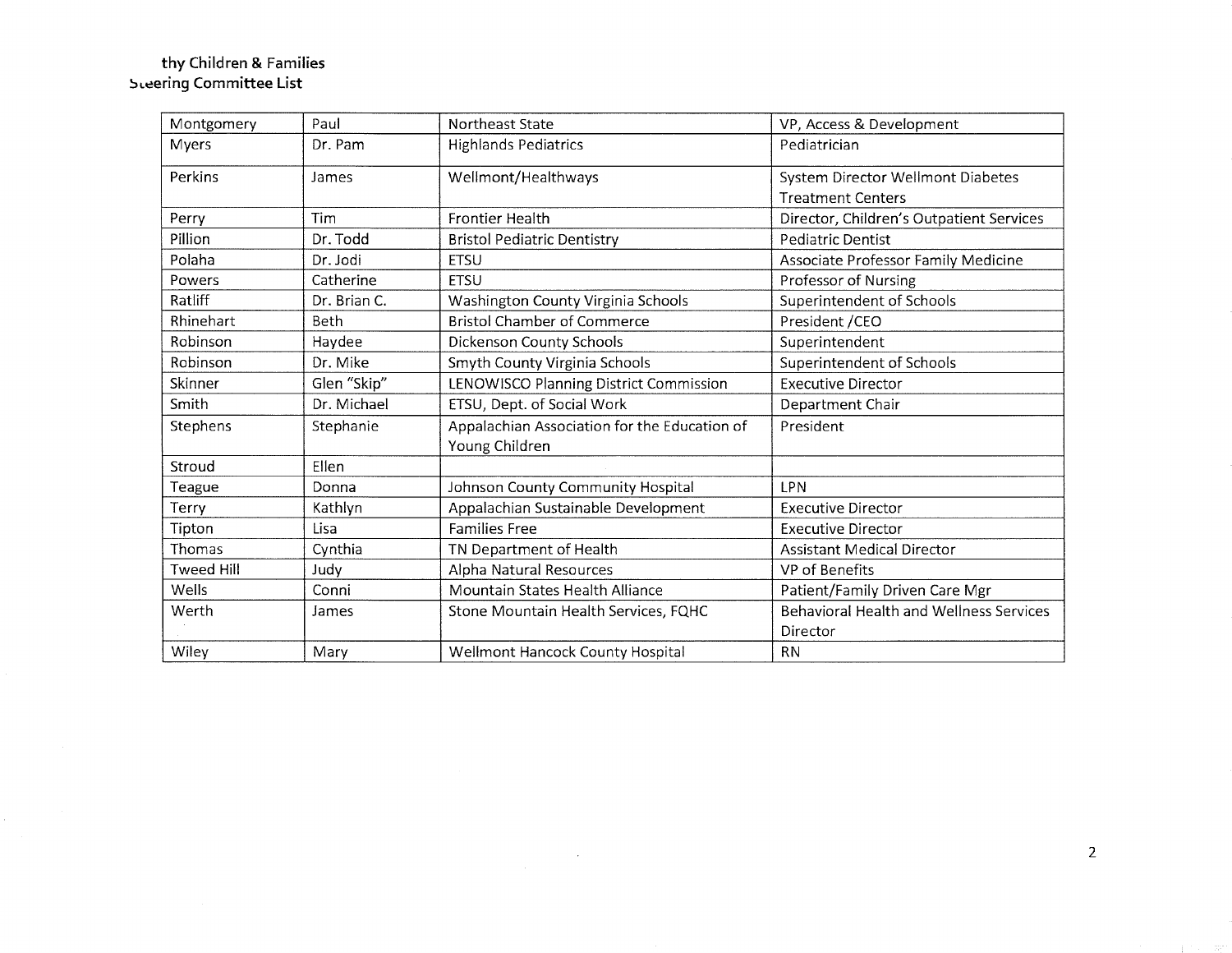## **MENTAL HEALTH & ADDICTION**

| <b>Last Name</b> | <b>First Name</b> | <b>Employer</b>                                            | <b>Title</b>                                          |
|------------------|-------------------|------------------------------------------------------------|-------------------------------------------------------|
| Greene           | Eric              | <b>Frontier Health</b>                                     | Senior VP                                             |
| Kidd             | Dr. Teresa        | <b>Frontier Health</b>                                     | <b>President and CEO</b>                              |
| Abner            | Dr. John Paul     | Milligan College                                           | Professor of OT & Psychology                          |
| Adler            | Mike              | Counseling and Consultation Services                       | <b>Clinical Executive Director</b>                    |
| Bailey           | Marlene           | Woodridge Hospital                                         | Director, Behavioral Health Programs                  |
| Bangle           | Rev. Jim          | Retired Lutheran pastor, LCSW, Law<br>Enforcement Chaplain |                                                       |
| Benedetto        | Kathy             | <b>Frontier Health</b>                                     | SVP, Children & Youth Services                        |
| Bowen            | Diane             | <b>Frontier Health</b>                                     | Director of Compliance and Performance<br>Improvement |
| Chase            | Anna              | Mount Rogers CSB                                           | Director of Youth and Family Services                 |
| Collins          | Margie            | City of Bristol, VA Circuit Court                          | Drug Court Coordinator                                |
| Fox              | <b>Jeff</b>       | <b>Highlands Community Services</b>                        | <b>Executive Director</b>                             |
| Gonder           | Karen             | Mountain States Health Alliance                            | Human Resources, retirement plans                     |
| Goodkin          | Dr. Karl          | ETSU, Dept. of Psychiatry                                  | Chair                                                 |
| Griffith         | Dr. Jay           | ETSU, Dept. of Psychiatry & Behavioral Health              | <b>Training Program Director</b>                      |
| Hagy             | John              | Russell County Medical Center                              | Director of Clearview Psychiatric Center              |
| Holmes           | Rebecca           | <b>Highlands Community Services</b>                        | <b>Clinical Director</b>                              |
| Jessee           | Dr. Randy         | <b>Frontier Health</b>                                     | Senior VP, Specialty Services                         |
| Jones            | Kristie           | <b>Cumberland Mountain CSB</b>                             | Director of MH Services                               |
| Keen             | Doug              | Wellmont Health System                                     | Program Manager Department of<br>Psychiatry           |
| Ketron           | Chris             | NE State Community College                                 | <b>Adjunct Faculty</b>                                |
| Larsen           | Mark              | Mount Rogers CSB                                           | Director of Adult Behavioral Health<br>Services       |
| Lindenbusch      | Sue               | Wellmont Health System                                     | SVP, oncology & behavioral health                     |
| Loyd             | Dr. Stephen       | VA Mountain Home                                           | Associate Chief of Staff                              |
| McClaskey        | Cynthia           | SW VA Mental Health Institute                              | Director                                              |
| Melton           | Dr. Sarah         | Gatton College of Pharmacy at ETSU                         | Associate Professor of Pharmacy Practice              |
| Melton           | Dr. Hughes        | Mountain States Health Alliance                            | Director of GME Program                               |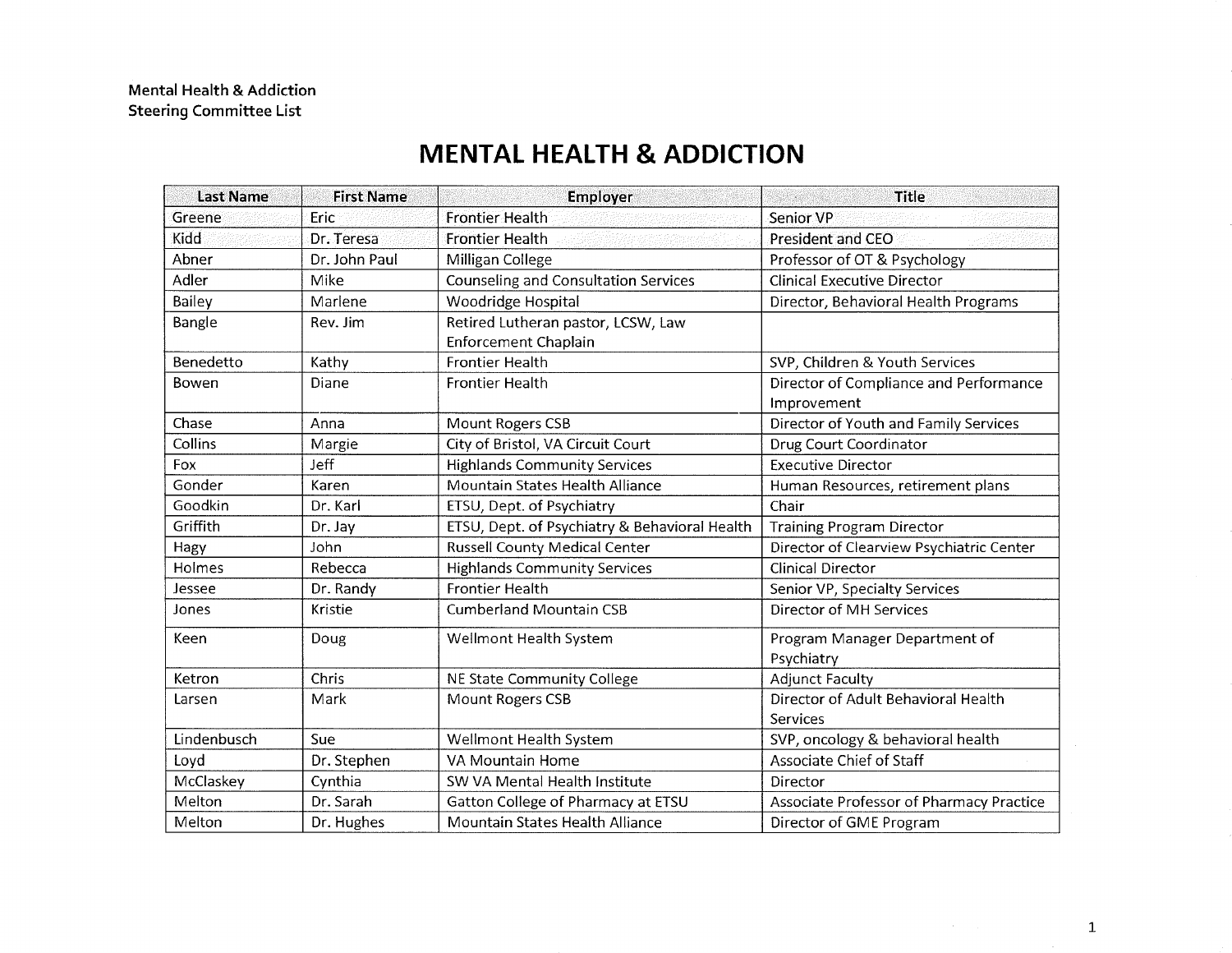### **Mental Health & Addiction Steering Committee List**

 $\sim$ 

| <b>Mills</b>   | Dr. Lori         | Milligan College                            | Professor of Psychology                          |
|----------------|------------------|---------------------------------------------|--------------------------------------------------|
| Moore          | Elliott          | Mountain States Health Alliance             | VP, Government Relations                         |
| Moser          | Dr. Michele      | <b>ETSU</b>                                 | Psychologist                                     |
| Mullins-Potter | Karrie           | <b>Frontier Health</b>                      | Peer Specialist, VA Operations                   |
| O'Dell         | Sandy            | Planning District One                       | <b>Executive Director</b>                        |
| Pack           | Dr. Rob          | <b>ETSU</b>                                 | Assoc. Dean Academic Affairs                     |
| Page           | Joe              | <b>Frontier Health</b>                      | Senior VP, TN Adult Services                     |
| Plummer        | Dr. Robert (Bob) | <b>ETSU</b>                                 | AVP, University Advancement                      |
| Rainey         | Alice            | Retired                                     | Member, SAGE: research group for                 |
|                |                  |                                             | examining needs and service gaps for             |
|                |                  |                                             | seniors                                          |
| <b>Rice</b>    | Dr. Judy         | <b>ETSU College of Nursing</b>              | Interim Director, Graduate Programs              |
| Richards       | Scott            | Emory & Henry College, School of Health     | Department Chair                                 |
|                |                  | Sciences; Mel Leamon Free Clinic of SWVA    | Family Practice / Psychiatric PA                 |
| Robshaw        | Shannon          | Technical Assistance Network for Children's | Consultant                                       |
|                |                  | Behavioral Health, University of Maryland   |                                                  |
| <b>Ross</b>    | Hon. Todd        | Hawkins County, TN                          | Judge                                            |
| Taylor         | Ken              | <b>Frontier Health</b>                      | Division Director, VA Child & Family             |
|                |                  |                                             | Services                                         |
| Testerman      | Brenda           | <b>Frontier Health</b>                      | VA Operations, MH Recovery Coach                 |
| Werth          | James            | <b>Stone Mountain Health Services</b>       | <b>Behavioral Health &amp; Wellness Services</b> |
|                |                  |                                             | Director                                         |
| White          | Lindy            | Franklin Woods Community Hospital /         | CEO                                              |
|                |                  | Woodridge Hospital                          |                                                  |
| Williams       | Dr. Douglas      | Mountain Empire Neurology Associates        | Neurologist                                      |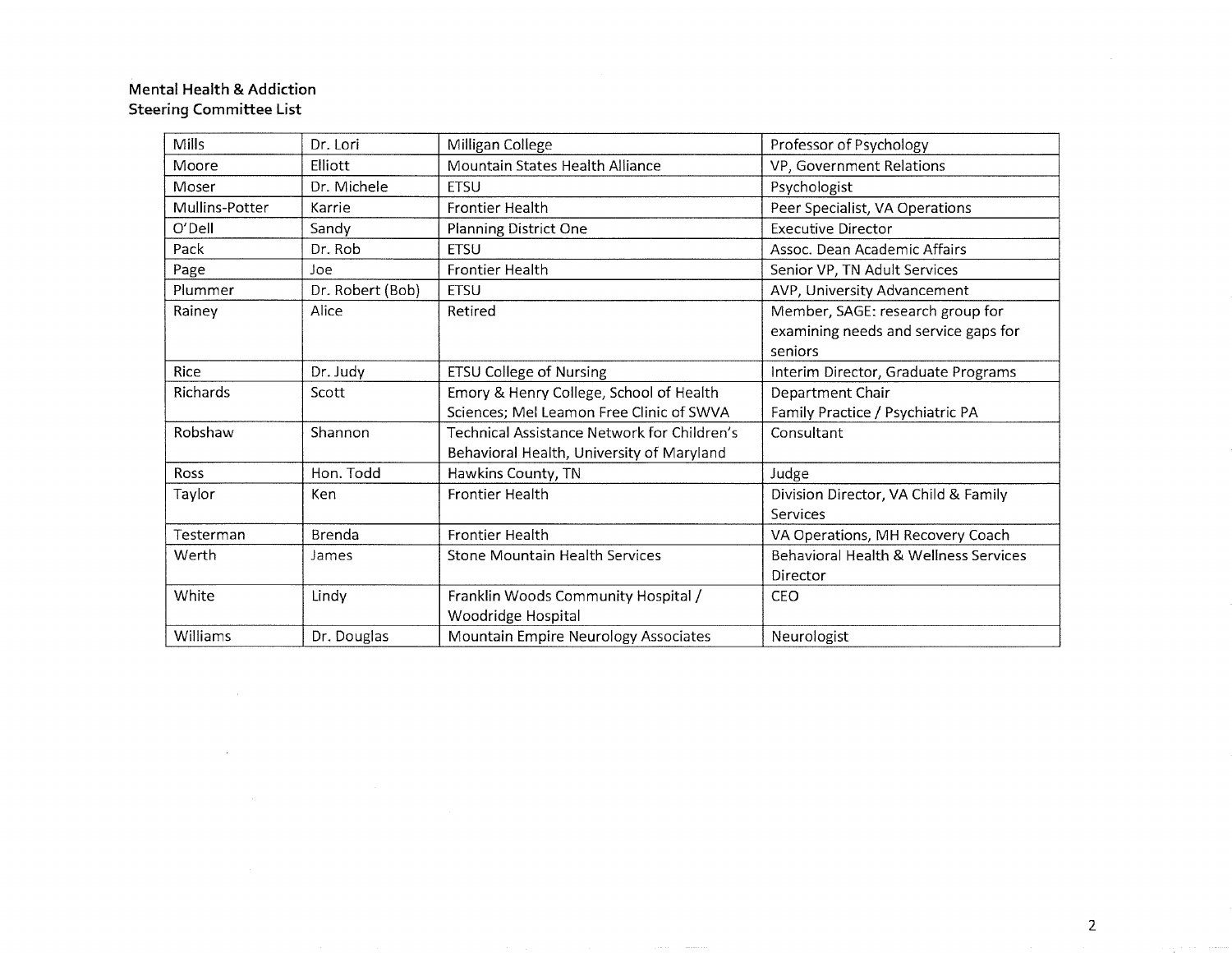| <b>Last Name</b> | <b>First Name</b> | <b>Employer</b>                           | <b>Title</b>                         |
|------------------|-------------------|-------------------------------------------|--------------------------------------|
| Hamilton         | Lori              | K-VA-T Food City                          | <b>Health Educator</b>               |
| Wykoff           | Dr. Randy         | <b>ETSU College of Public Health</b>      | Dean                                 |
| Belcher          | Phil              | Eastman Chemical Company                  | Health and Welfare Manager           |
| Bishop           | Marilyn           | Mountain States Medical Group             | <b>Medical Director Occupational</b> |
|                  |                   |                                           | Medicine                             |
| Blackwelder      | Dr. Reid          | American Academy of Family Physicians     |                                      |
| <b>Blevins</b>   | Shannon           | <b>UVA Wise</b>                           | Dir., Economic Development           |
| <b>Brillhart</b> | Catherine         | City of Bristol                           | Councilwoman                         |
| <b>Brock</b>     | Jenny             | City of Johnson City                      | Commissioner                         |
| <b>Buck</b>      | Linda             | <b>Rural Health Consortium</b>            | Director                             |
| Cantrell         | Sue               | SWVA Health Authority                     | LENOWISCO Health Director and Vice   |
|                  |                   |                                           | Chairman                             |
| Cook             | Heather           | Healthy Kingsport                         | Director                             |
| Counts           | Melody            | <b>Cumberland Plateau Health District</b> | District Health Director             |
| Domst            | Ronald            | Johnston Memorial Hospital                | Retired, Volunteer                   |
| Eastridge        | Dr. Wesley        | Mountain Region Family Medicine           | Physician                            |
| English          | Rebekah           | NE TN Regional Health Department          | Regional Director                    |
| Everhart         | Aubrey            | Appalachian Mountain Project Access       | <b>Executive Director</b>            |
| Farmer           | Barbara           | Pleasant View UMC; Wesley Clinic          | Associate Pastor; Volunteer          |
| Franko           | Dr. John          | <b>ETSU</b>                               | Family Medicine                      |
| Gail             | <b>Dick</b>       | AEP                                       | Retired plant manager                |
| Glass            | Charlie           | <b>Greater Kingsport Family YMCA</b>      | Executive Director/CEO               |
| Hammonds         | Kristie           | <b>Frontier Health</b>                    | SVP, Operations                      |
| Harris           | Matthew           | Mountain States Rehabilitation - JMH      | Physical Therapist, Athletic Trainer |
| Holden           | Dr. Lynn          | <b>King University</b>                    | Dean, School of Nursing              |
| Johnson          | Stan              | Great Body Company                        | Owner                                |
| Kent             | Martin            | <b>United Company</b>                     | President                            |
| Mayes            | Gary              | Sullivan County Health Department         | Regional Director                    |
| Michael          | Dr. Gary          | Clinch River Health Services, Inc         | Family Practice Physician            |

## Population Health & Healthy Communities

1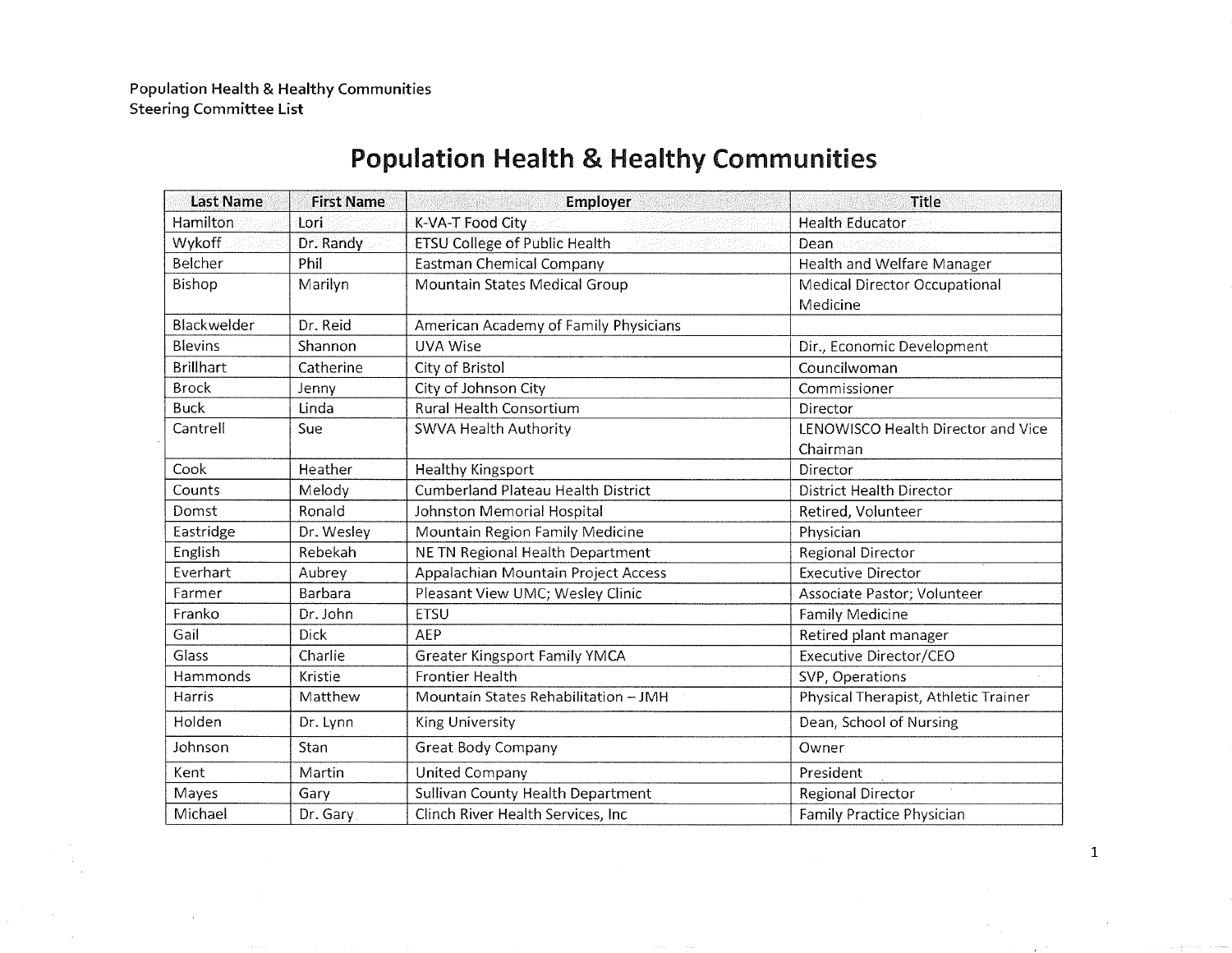#### **Population Health & Healthy Communities Steering Committee List**

 $\alpha$  and  $\alpha$ 

 $\sim$ 

| Morgan         | Ed         | City of Abingdon                    | Mayor                             |
|----------------|------------|-------------------------------------|-----------------------------------|
| Moulton        | Dr. David  | State of Franklin Healthcare Assoc. |                                   |
| <b>Nehring</b> | Dr. Wendy  | <b>ETSU</b>                         | College of Nursing                |
| Perkins        | James      | Wellmont Health System              | HVMC/BRMC Diabetes Treatment      |
|                |            |                                     | Center                            |
| Purdue         | Malcolm    | Stone Mt Health Services (FQHC)     | Executive Director                |
| Seligman       | Dr. Morris | <b>MSHA</b>                         | EVP, CMO                          |
| Sensibaugh     | David      | Integrated Solutions Health Network | VP, integrated health management  |
| Snodgrass      | Dr. Jeff   | Milligan College                    | Chair, Department of Occupational |
|                |            |                                     | Therapy                           |
| Wiley          | Mary       | Wellmont Hancock County Hospital    | <b>RN</b>                         |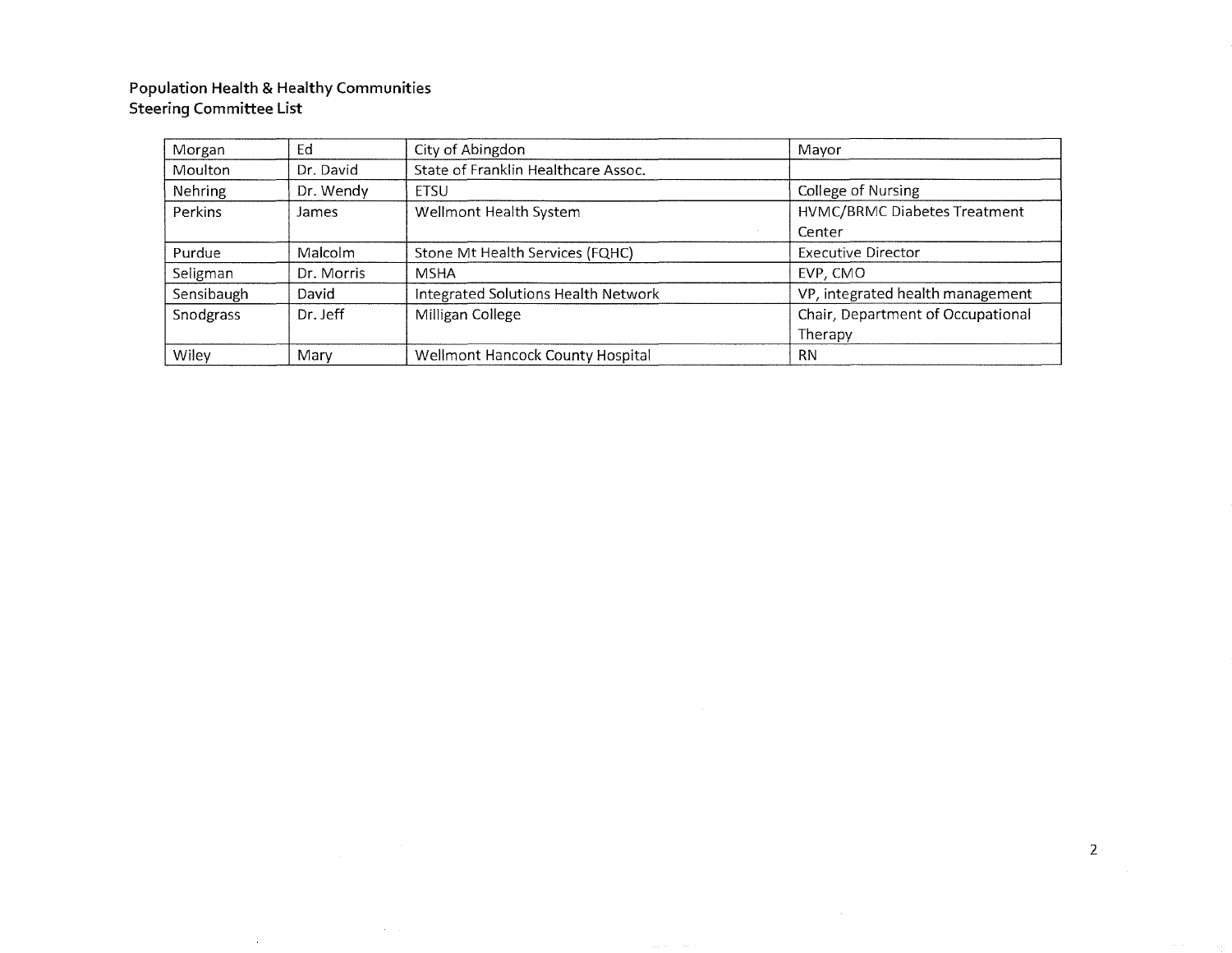#### last Name Bishop Schrum Angelopoulos Calvert Campbell Campbell Carmack Clark Collins Dawson Davis Dishner Drinnon Duncan Ehret Fincher Fowler Fowlkes Gilliam Grandy Greer Henderson First Name Dr. Wilsie Jake Dr. Theodore (Ted) Linda John Dr. Steve Duffy Dr. Andy Dr. Cathie Dr. B. James Dr. Mary Lee Dr. Nancy Dr. Joy Dr. Bill Charlene Dr. Lou Dr. Scott Rachel Dr. Janice Joe (William) Dr. Bill Rebecca Employer and the Title East Tennessee State University VP for Health Affairs and COO Emory & Henry President Resident Emory & Henry School of Health Sciences | Professor Northeast State **Director**, WIA Grant & Bridge AccelNow **Executive Director** Northeast State VP for Business Affairs Southwest VA Higher Ed Center | CFO/ Interim Director ETSU Professor of Clinical Nutrition Associate Dean of Research and Clinical Practice UVA Wise Chair, Dept. of Nursing Lincoln Memorial University President Michigan State University Sr. Advisor, Dept. of Family & Community Medicine - emeritus Niswonger Foundation **President & CEO** Milligan College **Director of Undergraduate** Research/Professor of Psychology ETSU Vice Provost for Research, Office of Sponsored Programs James H. Quillen Veterans Administration | Director Medical Center Emory & Henry **Emory & Henry 2018 Dean, School of Health Sciences** Holston Medical Group President Southwest VA Higher Ed Center Retiring Director Northeast State Community College President Ferguson General Manager Milligan College **President & CEO** Strategic Priorities Consulting Fig. 2.1 | Consultant

## **Research & Academics**